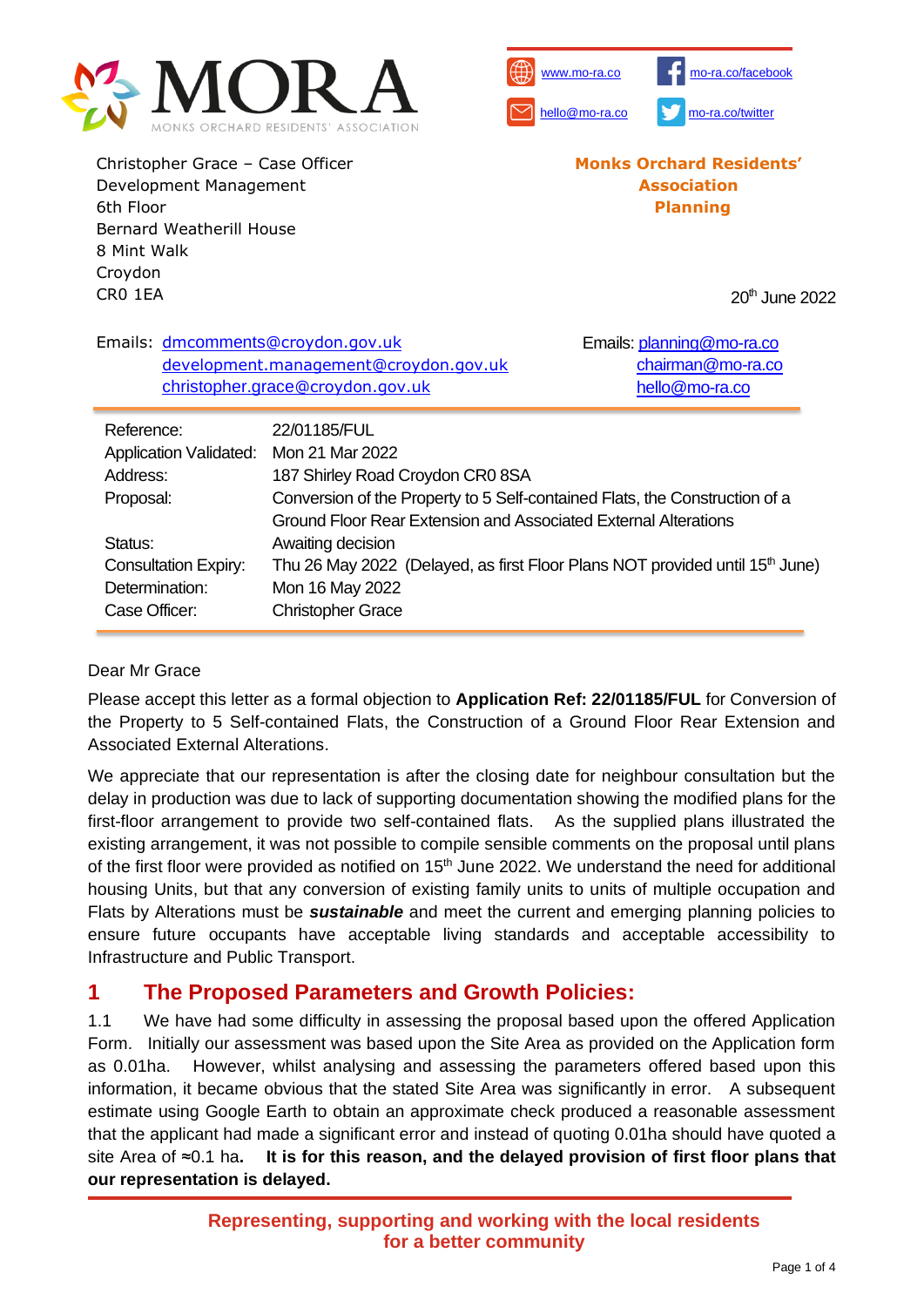



#### 1.2 Assessment of Site Area.



### **Google Earth Image showing estimated Site Area**

1.3 The fllowing table lists the important parameters of the proposal.

| <b>187 Shirley Road</b>                                                              |              |                 | Ref: 22/01185/FUL                 |                                                          |                                  |            |                               |                            |                                               |                                                      |                              |
|--------------------------------------------------------------------------------------|--------------|-----------------|-----------------------------------|----------------------------------------------------------|----------------------------------|------------|-------------------------------|----------------------------|-----------------------------------------------|------------------------------------------------------|------------------------------|
| Site Area (***)                                                                      | $0.1$ ha     |                 |                                   | <b>Residential Density</b>                               |                                  |            | $150$ hr/ha                   |                            | <b>PTAL</b>                                   | 2011                                                 | 2                            |
| Site Area (***)                                                                      |              | 100 sq.m.       |                                   | <b>Residential Density</b>                               |                                  |            | $110$ bs/ha                   |                            | <b>PTAL</b>                                   | 2021                                                 | $\overline{2}$               |
| <b>Units</b>                                                                         | 51           |                 |                                   | <b>Housing Density</b>                                   |                                  |            | 50 u/ha                       |                            | <b>PTAL</b>                                   | 2031                                                 |                              |
| <b>Unit</b>                                                                          | <b>Floor</b> | <b>Bedrooms</b> | Plan<br><b>Bedspaces</b><br>$(*)$ | Design &<br><b>Access</b><br><b>Bedspaces</b><br>$^{**}$ | <b>Habitable</b><br><b>Rooms</b> | <b>GIA</b> | <b>GIA</b><br><b>Required</b> | In-Built<br><b>Storage</b> | In-Built<br><b>Storage</b><br><b>Required</b> | Private<br><b>Amenity</b><br>Space<br><b>Offered</b> | Amenity<br>Space<br>required |
| Unit 1                                                                               | Ground       | $\overline{2}$  | 4                                 | 4                                                        | 4                                | 77.2       | 70                            | <b>Not Stated</b>          | $\overline{2}$                                | >100                                                 | $\overline{\phantom{a}}$     |
| Unit 2                                                                               | Ground       | 3               | 4                                 | 4                                                        | 4                                | 80         | 74                            | <b>None</b>                | 2.5                                           | >100                                                 | $\overline{\mathbf{z}}$      |
| Unit 3                                                                               | <b>First</b> | 1               | $\overline{2}$                    | $\mathbf{1}$                                             | $\overline{2}$                   | 40.5       | 50                            | <b>None</b>                | 1.5                                           | <b>None</b>                                          | 5                            |
| Unit 4                                                                               | <b>First</b> | 1               | $\overline{2}$                    | $\mathbf{1}$                                             | 3                                | 44         | 50                            | <b>None</b>                | 1.5                                           | <b>None</b>                                          | 5                            |
| Unit 5                                                                               | lSecond      | $\mathbf{1}$    | $\overline{2}$                    | $\mathbf{1}$                                             | $\overline{2}$                   | 42.8       | 50                            | <b>None</b>                | 1.5                                           | 2.5                                                  | 5                            |
| <b>Total</b>                                                                         |              | $\mathbf{a}$    | 14                                | 11                                                       | 15                               | 284.5      | 294                           | $\mathbf{0}$               | 9                                             | 2.5                                                  | 29                           |
| The Plans show two bedspaces i.e., (Double Beds 140cm x 190cm)<br>$\mathbf{I}^{(*)}$ |              |                 |                                   |                                                          |                                  |            |                               |                            |                                               |                                                      |                              |
| The Design & Access Statement accommodation list                                     |              |                 |                                   |                                                          |                                  |            |                               |                            |                                               |                                                      |                              |
| Approximate Area as measured on Google Earth                                         |              |                 |                                   |                                                          |                                  |            |                               |                            |                                               |                                                      |                              |

## **2 General Observations**

- 2.1 It is noted from the design and access statement at para 10.6 that the Accommodation provides the following:
- 2.2 However, the provided **Plans** indicate that **Units 3, 4 & 5** have Beds of width **≈1.4m**  which accommodates **two individuals** (Double size Beds) which increases the occupancy capacity from 11 persons to **14 persons** (bedspaces). The capacity will therefore accommodate **14 persons.** If the proposed development is granted permission, the new occupants could then simply supply double beds to satisfy the additional requirement which would then **NOT** meet the minimum Space Standards.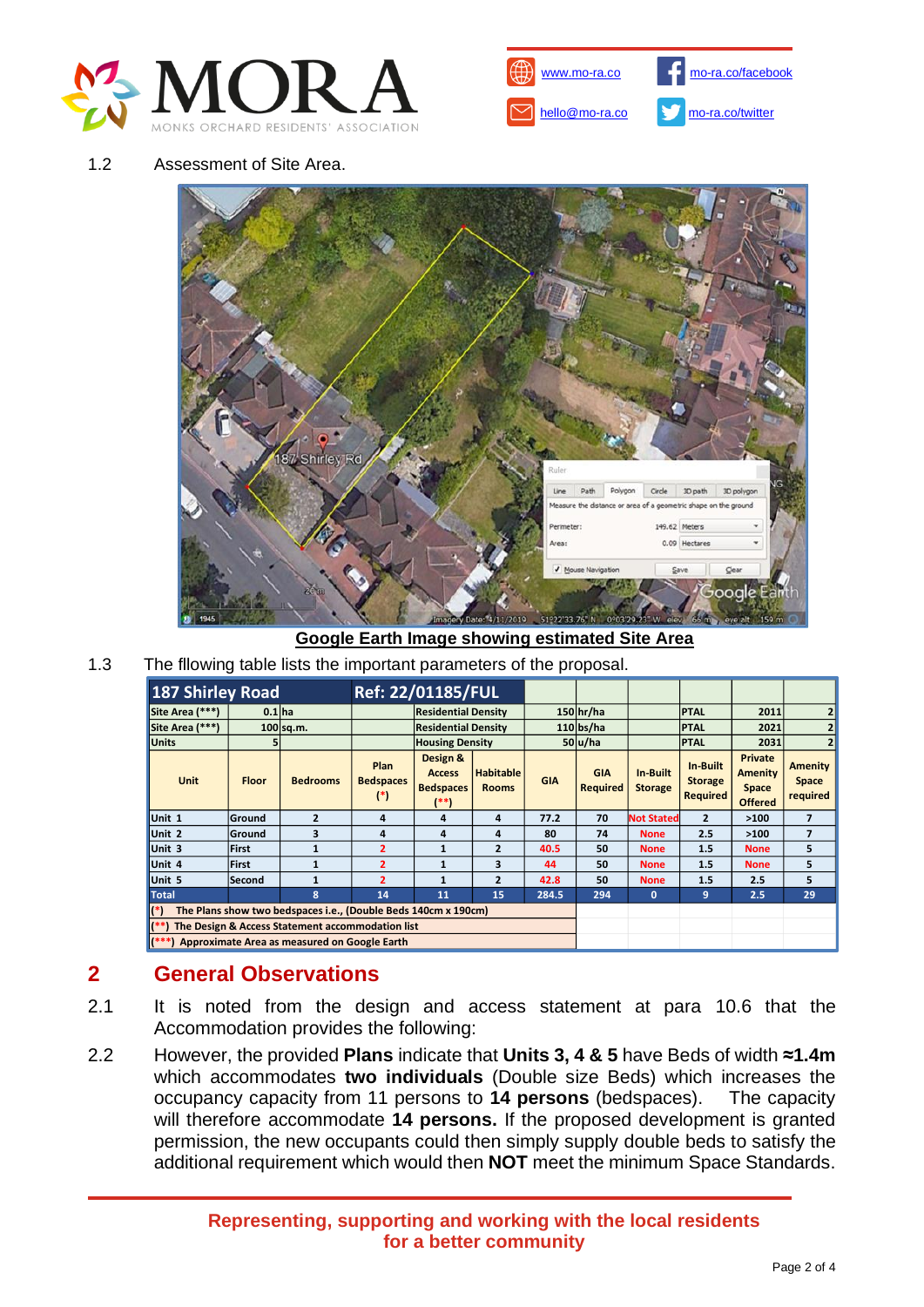



| Unit<br>Number | Location            | Size $(m2)$ | <b>Number</b><br>of <sub>1</sub><br><b>Bedrooms</b> | London<br>Plan<br>Minimum Space<br>Standard $(m2)$ | $+/-$  |
|----------------|---------------------|-------------|-----------------------------------------------------|----------------------------------------------------|--------|
| Unit 1         | <b>Ground Floor</b> | 77.2        | 2 (4 person)                                        | 70                                                 | $+7.2$ |
| Unit 2         | <b>Ground Floor</b> | 80          | 3 (4 person)                                        | 74                                                 | $+6$   |
| Unit 3         | <b>First Floor</b>  | 40.5        | $1(1$ person)                                       | 37                                                 | $+3.5$ |
| Unit 4         | <b>First Floor</b>  | 44          | 1 (1 person)                                        | 37                                                 | $+7$   |
| Unit 5         | <b>Second Floor</b> | 42.8        | 1 (1 person)                                        | 37                                                 | $+5.8$ |

- 2.3 We have therefore based our submission on the increased occupancy of 14 persons as indicated on the offered plans.
- 2.4 A result of this assessment is the increased requirement of **Gross Internal Area** as defined by **London Plan Policy H6 Table 3.1**, which would require **50 sq.m. GIA** for **Units 3, 4 & 5**. Therefore Units 3, 4 & 5 fail to meet the **Minimum Internal Space Standards** as required on the **London Plan Policy D6** Housing quality and standards, **Table 3.1.**
- 2.5 In addition, there is **NO Private Amenity Space** for **Units 3 and 4** where at least **5sq.m. per Unit** is required, and there is no additional **GIA** provided to compensate.
- 2.6 The proposal fails to provide the required **In-Built Storage** as defined by the London Plan minimum Space Standards Table 3.1. **Unit 1** provides under stairs Storage but does not quantify the area or **height restricted area** which contributes to the requirement of **2 sq.m.** The other Units 2 to 5 do not identify any **In-Built Storage** and are therefore non-compliant to table 3.1 minimum space standards requirement.

## **3 Parking**

3.1.1 187 Shirley Road has PTAL 2. The Revised **Croydon Plan** parking policy at **DM30 Table 10.1** states that residential homes in areas with no controlled Parking Zones are allowed **0.75** spaces per unit for 1 & 2 bedroomed homes and **1-2 spaces** per unit for homes with **3** or more bedrooms

| <b>Unit</b>  | <b>Bedrooms</b> | Plan<br><b>Bedspaces</b><br>(*) | Croydon<br>Plan<br><b>Parking</b> | London<br>Plan<br><b>Parking</b> |
|--------------|-----------------|---------------------------------|-----------------------------------|----------------------------------|
| Unit 1       | 2               | 4                               | 0.75                              | 0.75                             |
| Unit 2       | 3               | 4                               | $\overline{2}$                    | 1                                |
| Unit 3       | 1               | $\overline{2}$                  | 0.75                              | 0.75                             |
| Unit 4       | 1               | $\overline{2}$                  | 0.75                              | 0.75                             |
| Unit 5       | 1               | $\overline{2}$                  | 0.75                              | 0.75                             |
| <b>Total</b> | 8               | 14                              | 5                                 | 4                                |

- 3.1.2 The **London Plan** Residential Parking **Policy T6.1** at **Table 10.3** indicates; For Outer London at PTALs 2 to 3 for 1 – 2 beds (occupants) require up to **0.75** spaces per Dwelling and for 3 or more beds (occupants) up to **1 space** per dwelling.
- 3.1.2 As the proposal offers 2 parking spaces, there needs to be **2** or **3 overnight overspill parking** into adjacent side roads. 187 Shirley Road is on the A232 dual carriageway with restricted parking RED Route and is therefore inappropriate for on-street parking. The nearest side street is Valley Walk, and overspill parking is already an inconvenience to residents of Valley Walk nearest to Shirley Road.